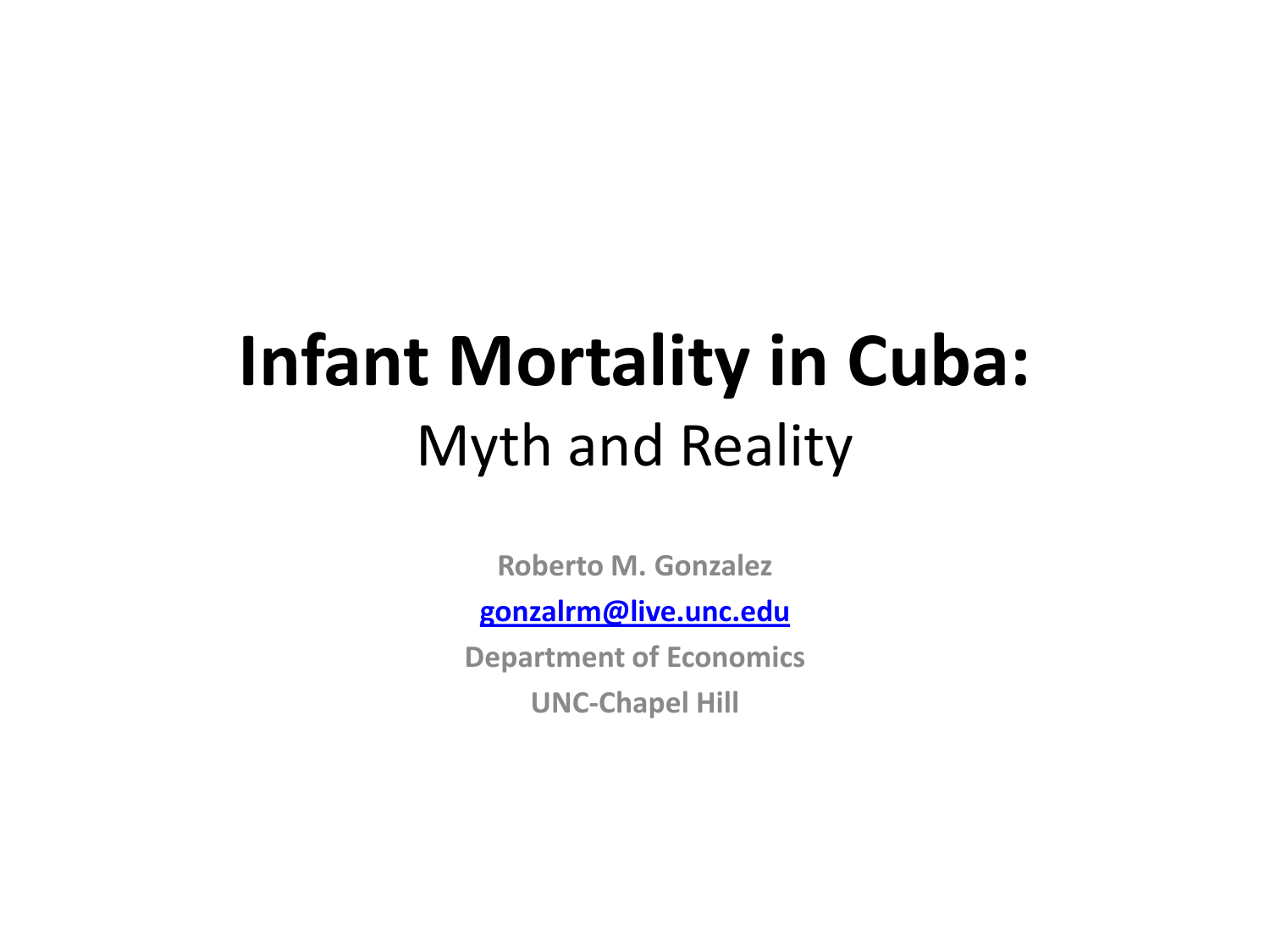### **Overview of the Paper**

**Myth:** Cuba's IMR is comparable that of the most developed countries.



• Using the IMR reported by Cuba, the myth seems to be valid.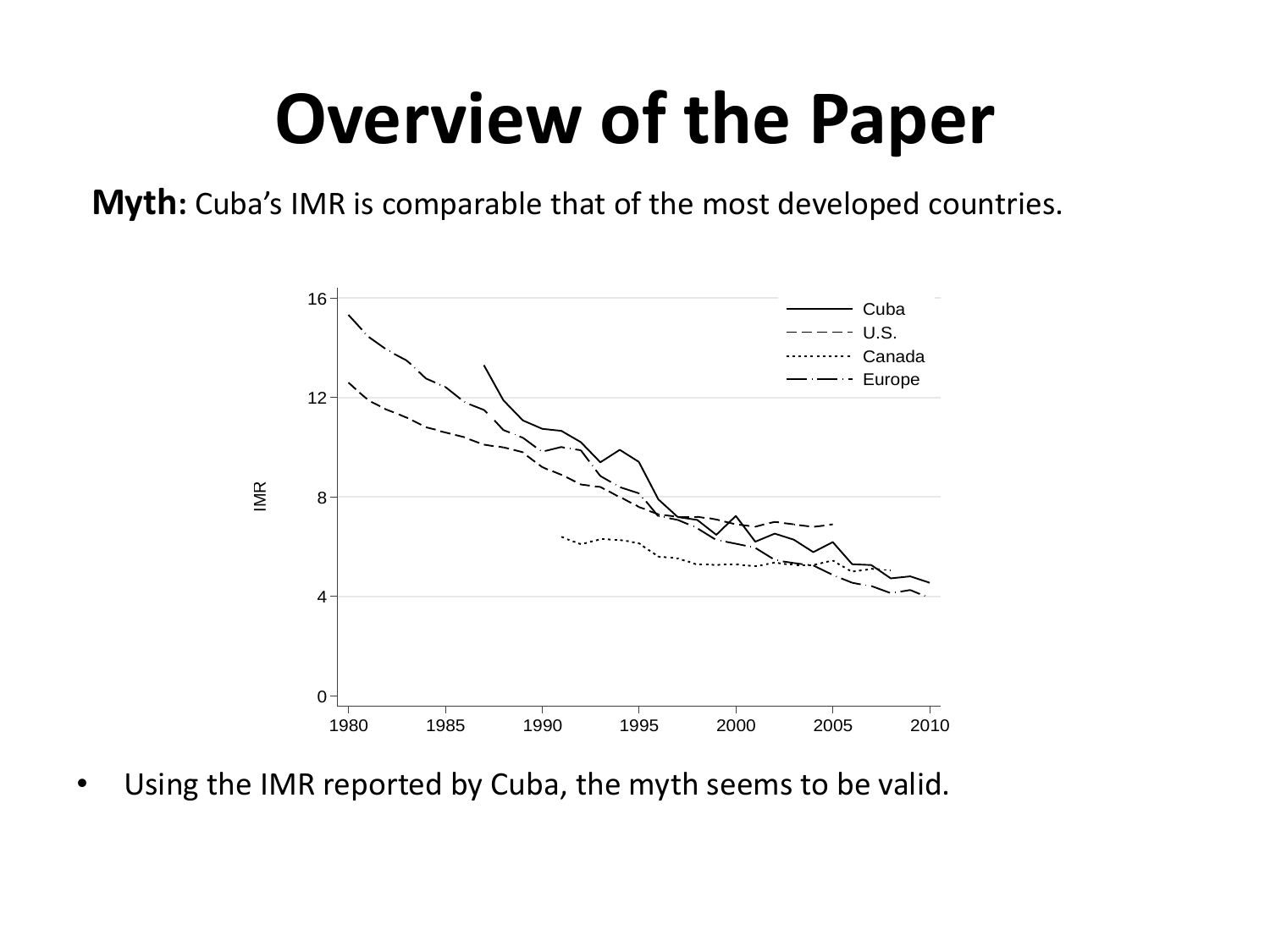# **Overview of the Paper (Cont'd)**

- **Reality (based on the paper's findings)**:
	- Cuba's IMR might be as much as twice the IMR reported by official authorities.
	- Relative to Latin American and middle-income countries, Cuba's corrected IMR is still low (although not the lowest as previously perceived)
	- Relative to developed countries, Cuba's corrected IMR is, by no means, comparable.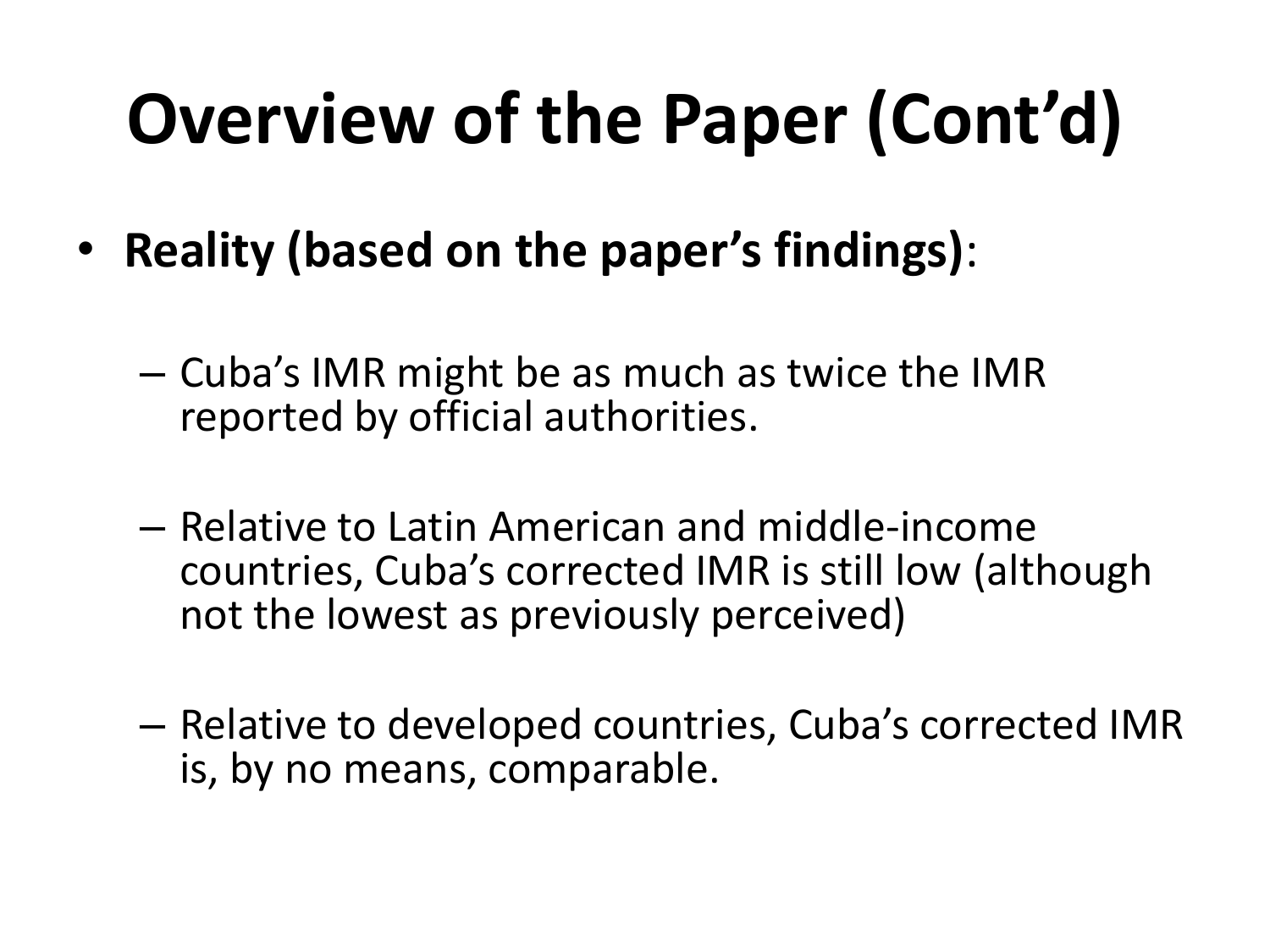# **Background**

#### **Some definitions**:

- **Infant deaths**: deaths occurring within the first year of life
- **Early Neonatal deaths**: deaths occurring during the first week of life
- **Late Fetal deaths**: deaths of fetuses weighing at least 500g.

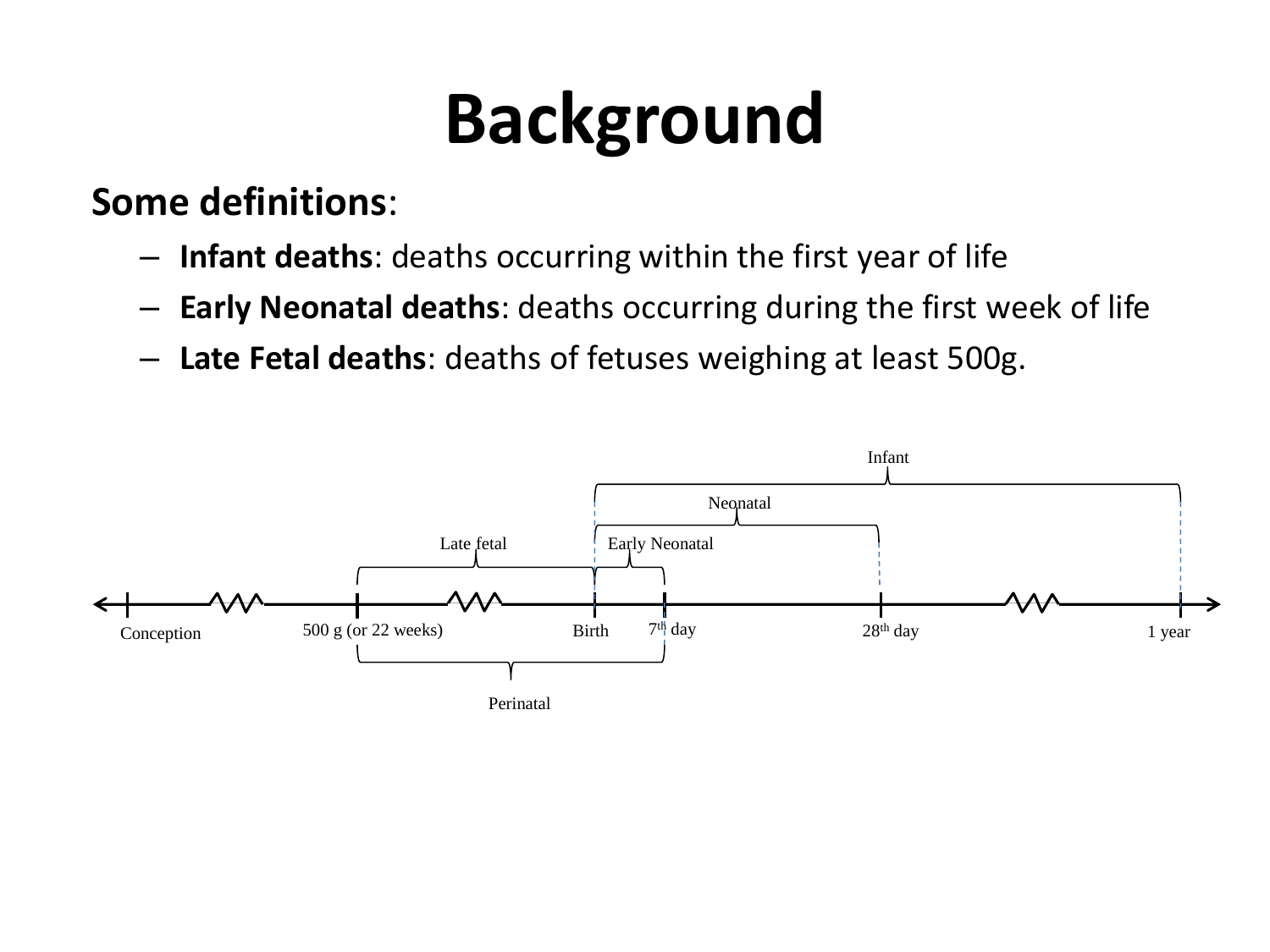

"*Although the relative contributions of late fetal and early neonatal deaths might be expected to vary somewhat across time and location, we would expect the absolute level of the two components to be fairly consistent within a given republic"* 

*Source:* Velkoff, Victoria A. and Jane E. Miller. 1995. "Trends and Differentials in Infant Mortality in the Soviet Union, 1970-90: How Much Is Due to Misreporting?" *Population Studies* Vol. 49, No. 2, 241-258.

*"Stillbirths should equal, or more likely exceed, early neonatal deaths, as shown by data from developed countries, historical datasets and hospital data"*

*Source:* Neonatal and Perinatal Mortality: Country, Regional and Global Estimates. World Health Organization, 2006. ISBN:9789241563208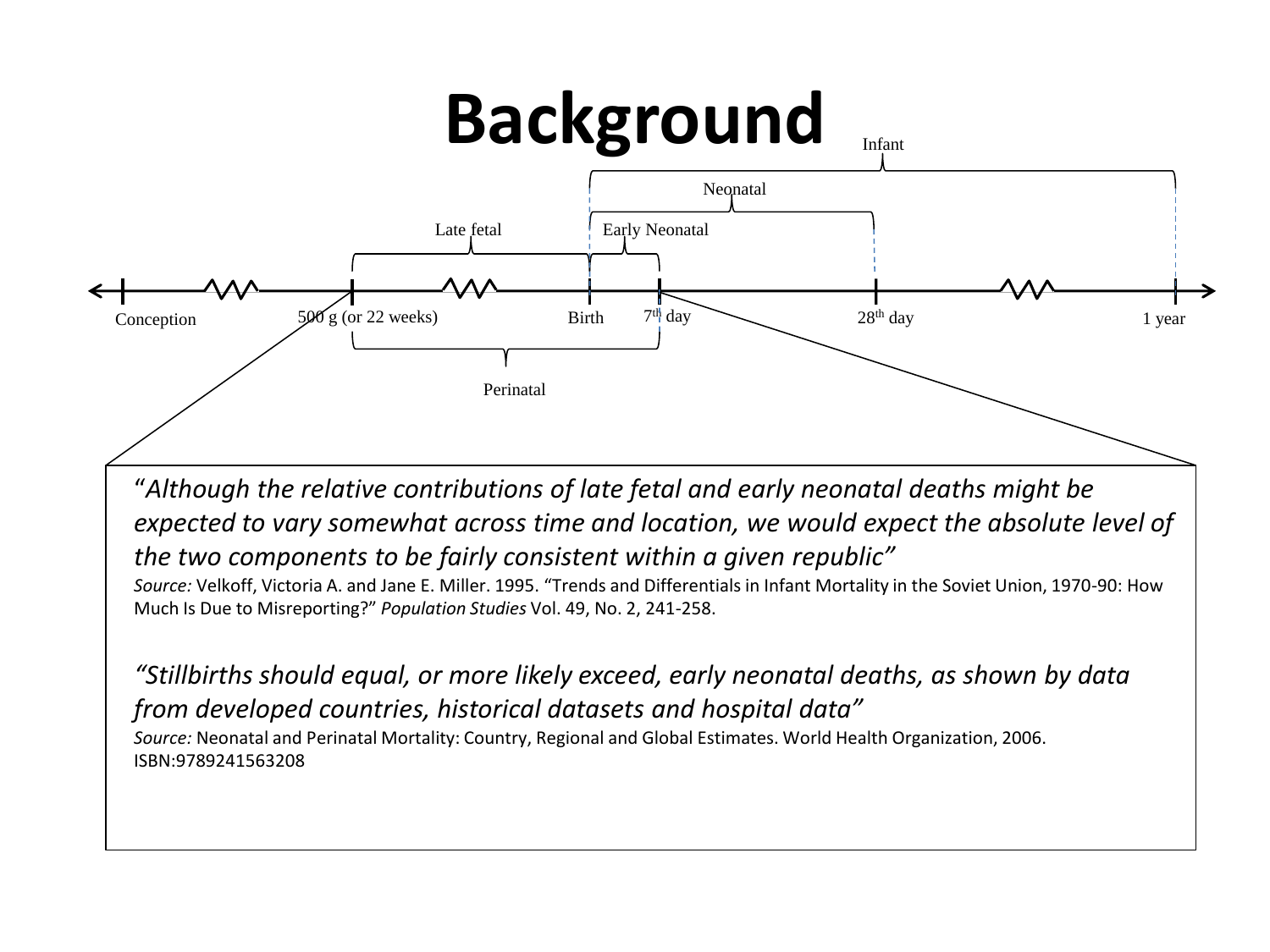# **Some Challenges**

• **Bottom line**: Late Fetal and Early Neonatal deaths are closely related.

– (i.e.: high LFD $\bigoplus$  **)** high END, low LFD $\bigoplus$  **)** low END)

- **Problem**: Simple comparisons of LFD and END across countries are not very valid.
	- Countries use varying definitions of LFD and END.
- **Solution**: PERISTAT provides comparable data for a sample of 25 European countries.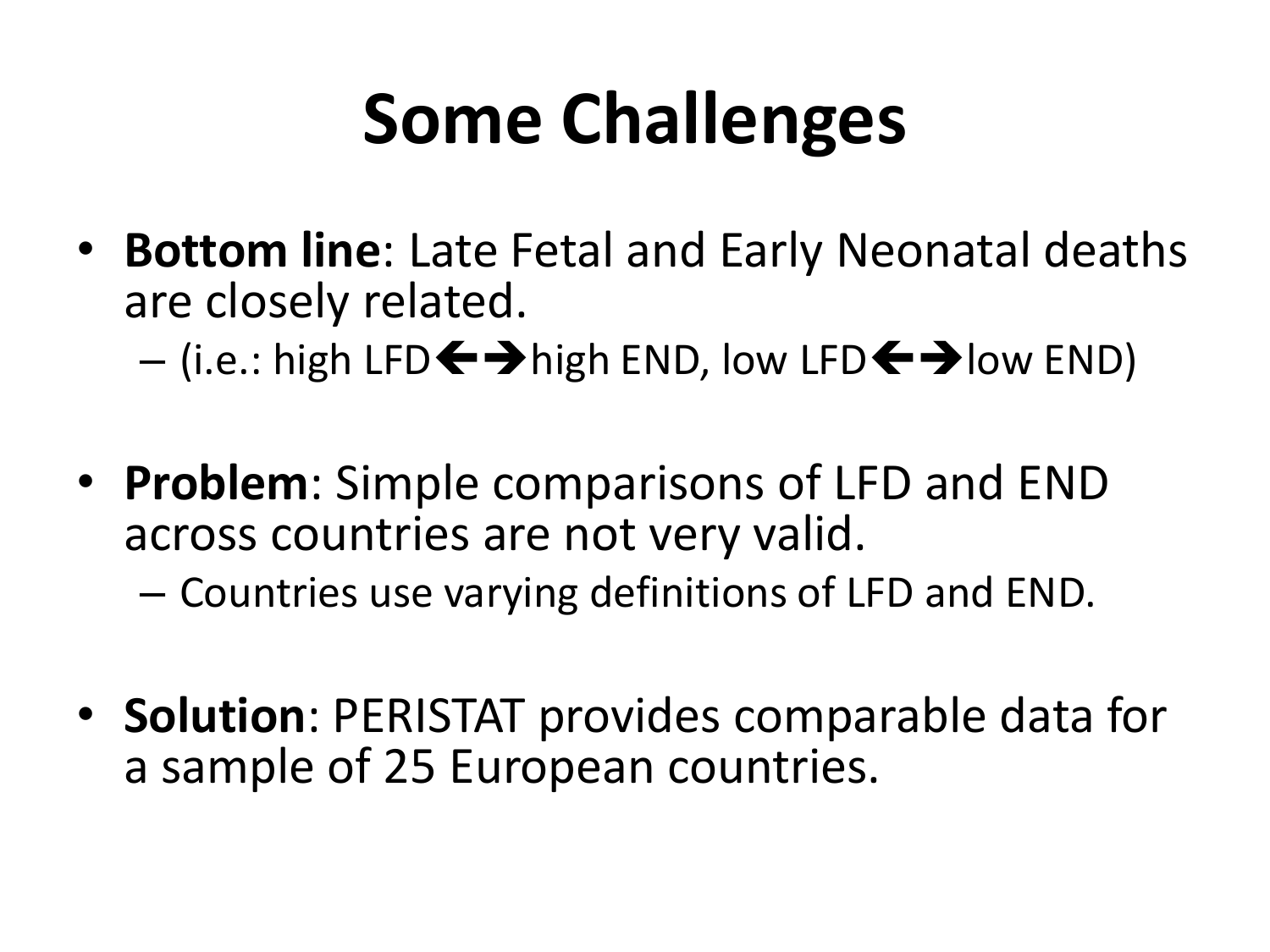#### **LFD and END in PERISTAT sample**

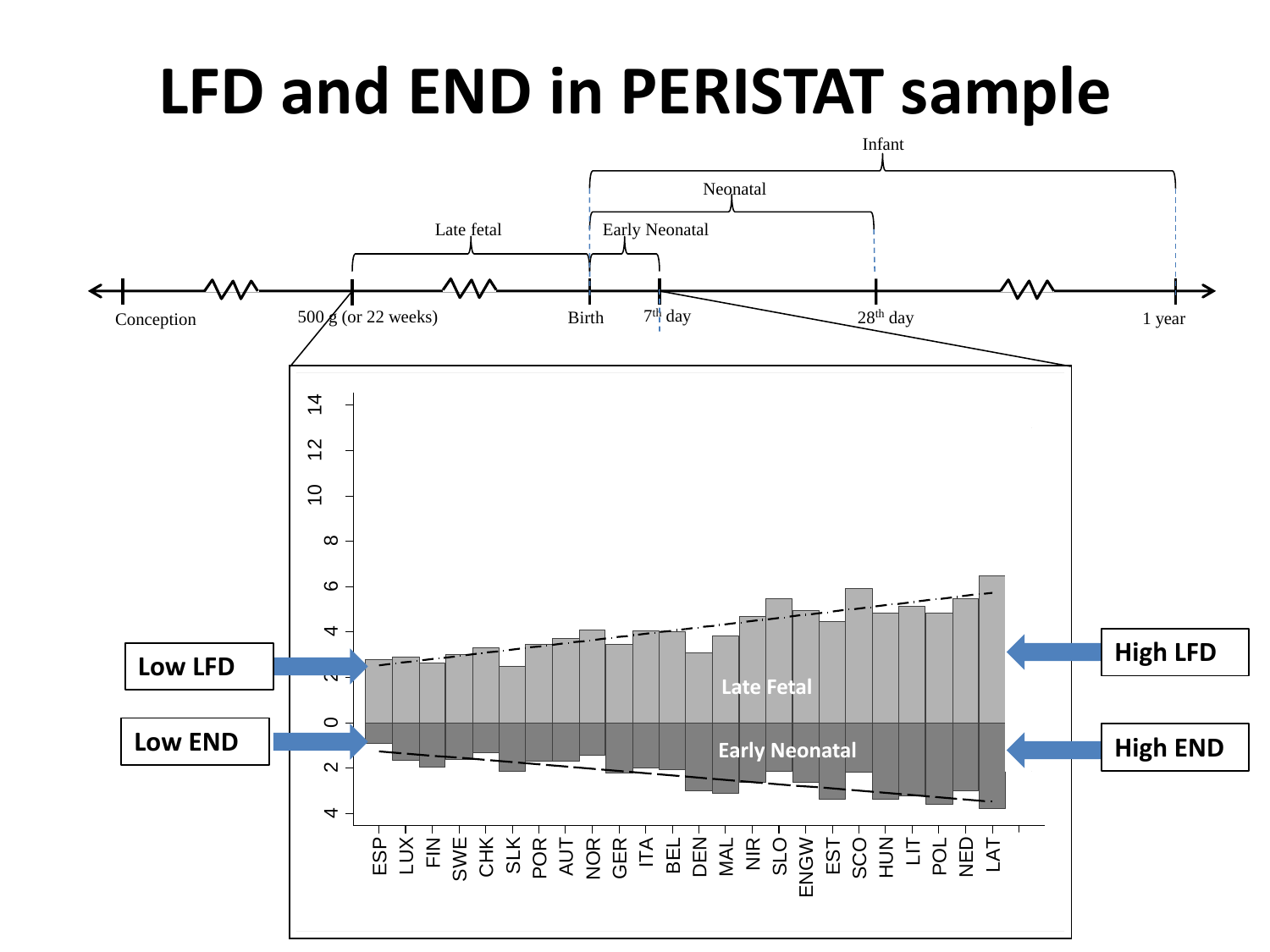#### **How does Cuba compare? END?**

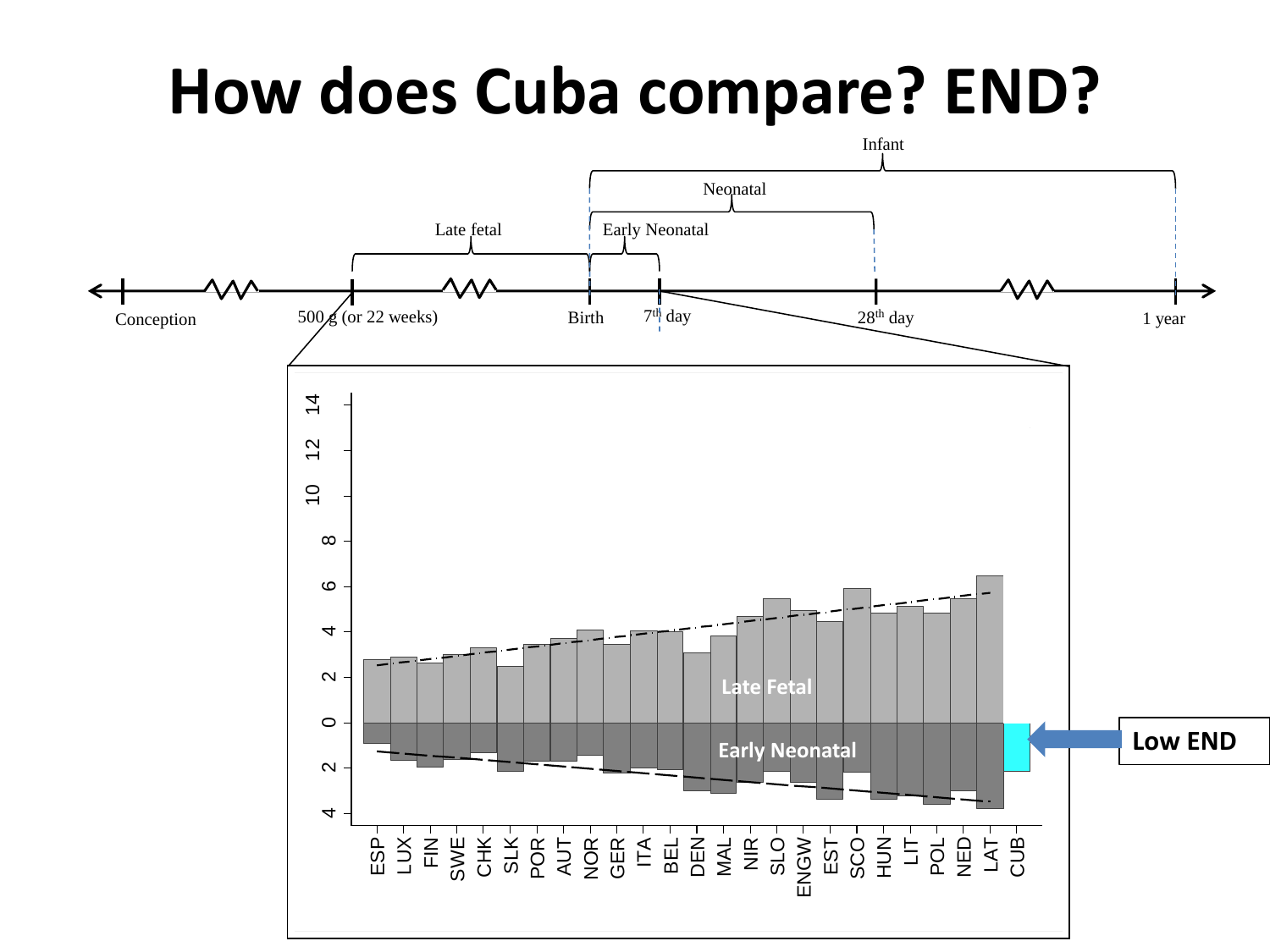#### **How does Cuba compare? LFD?**

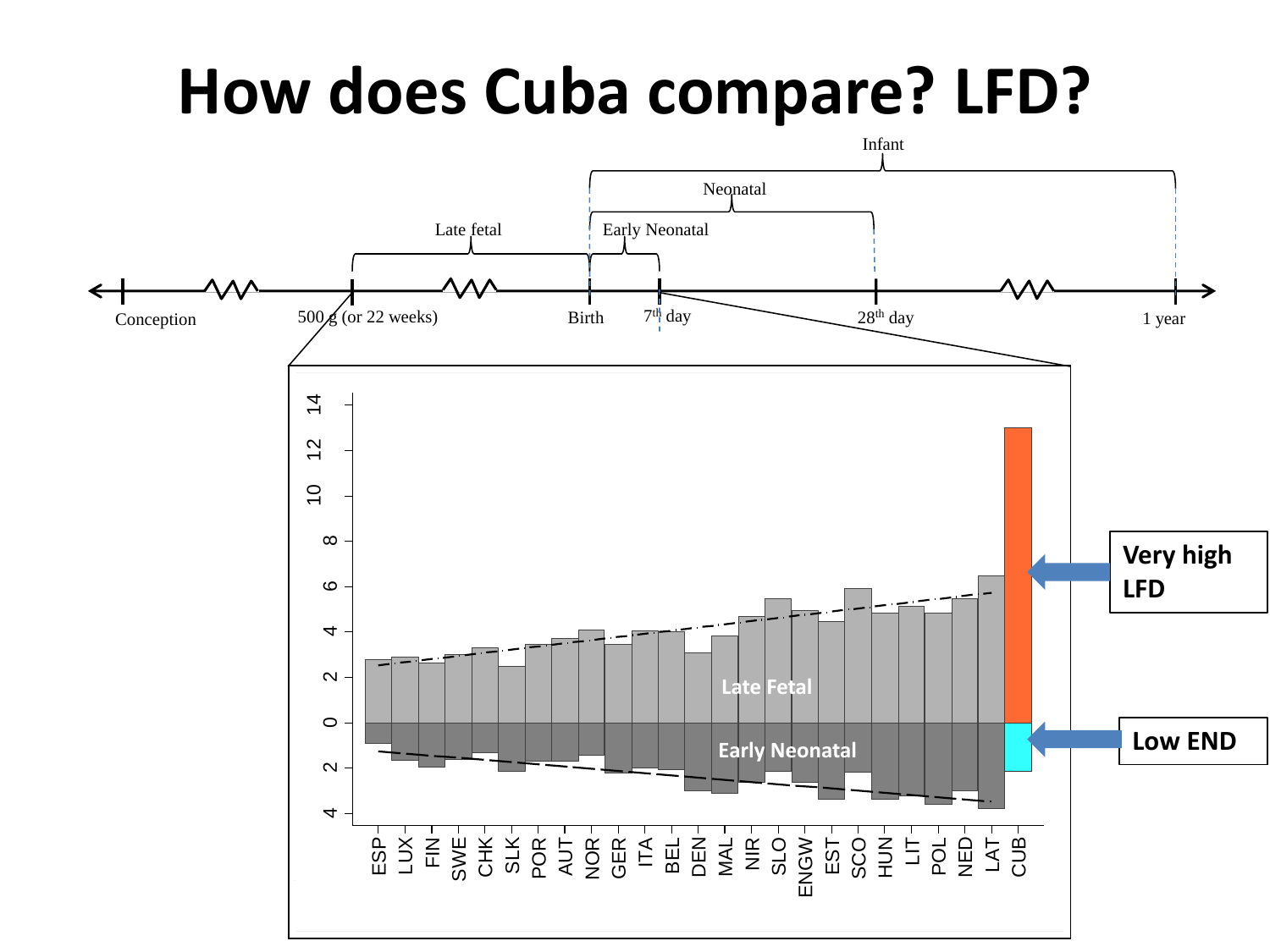#### **Ratio of LFD to END**



**Late Fetal** *"If early neonatal deaths are being systematically misclassified as late fetal*  **Early Neonatal** *deaths, then the ratio of late fetal to early neonatal mortality will be high compared to its expected value"*  Velkoff and Miller (1995)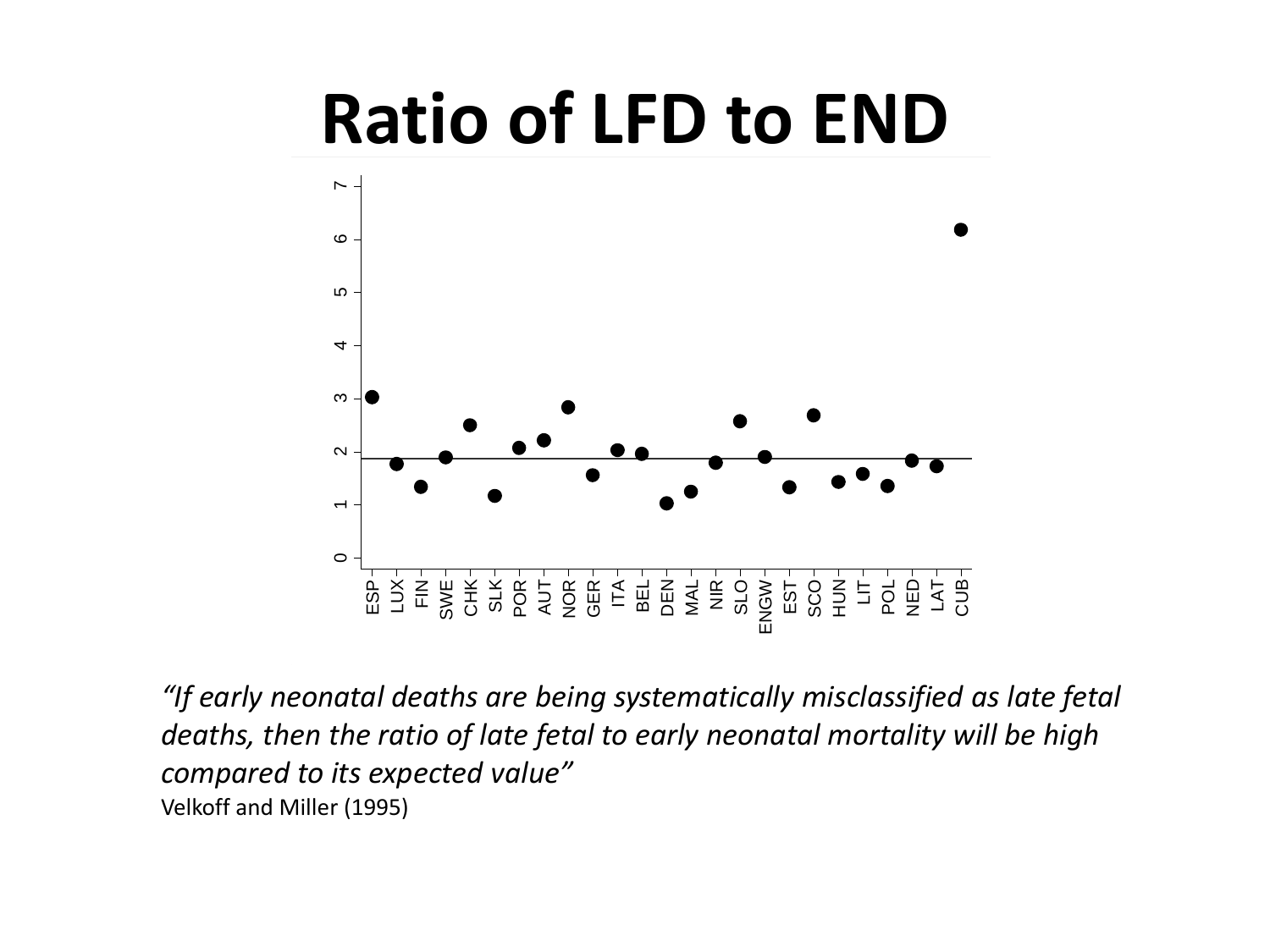# **Why this disparity?**

- **Coding error in 2004?**
	- LFMR to ENMR ratio has been above 4 for the past 14 years
- **Misclassification by health professionals?**
	- More typical of countries where health professionals are not properly trained.
- **Misreporting on purpose?**
	- Might be more reasonable as there is a clear incentive for this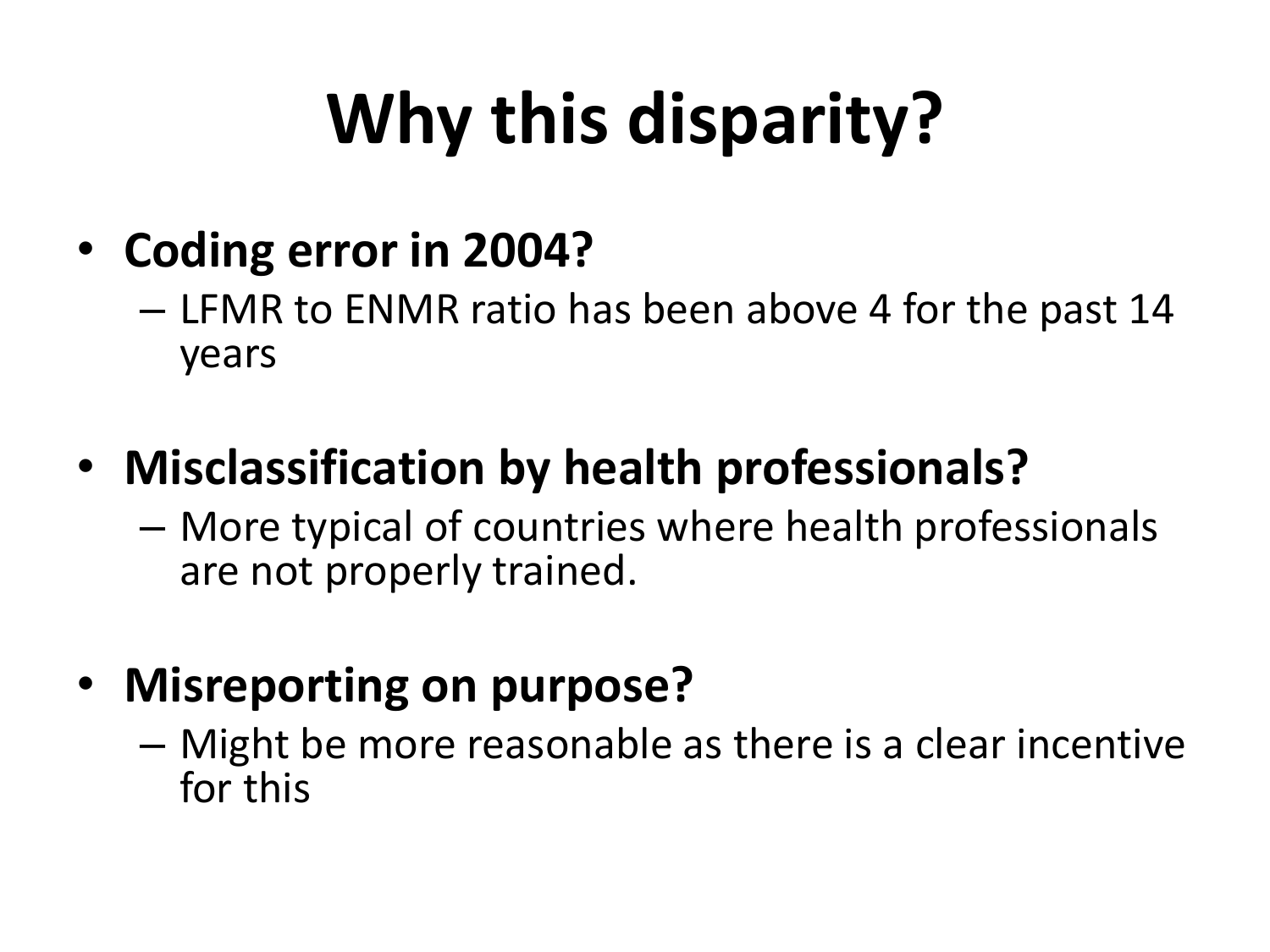#### **What's the incentive?**

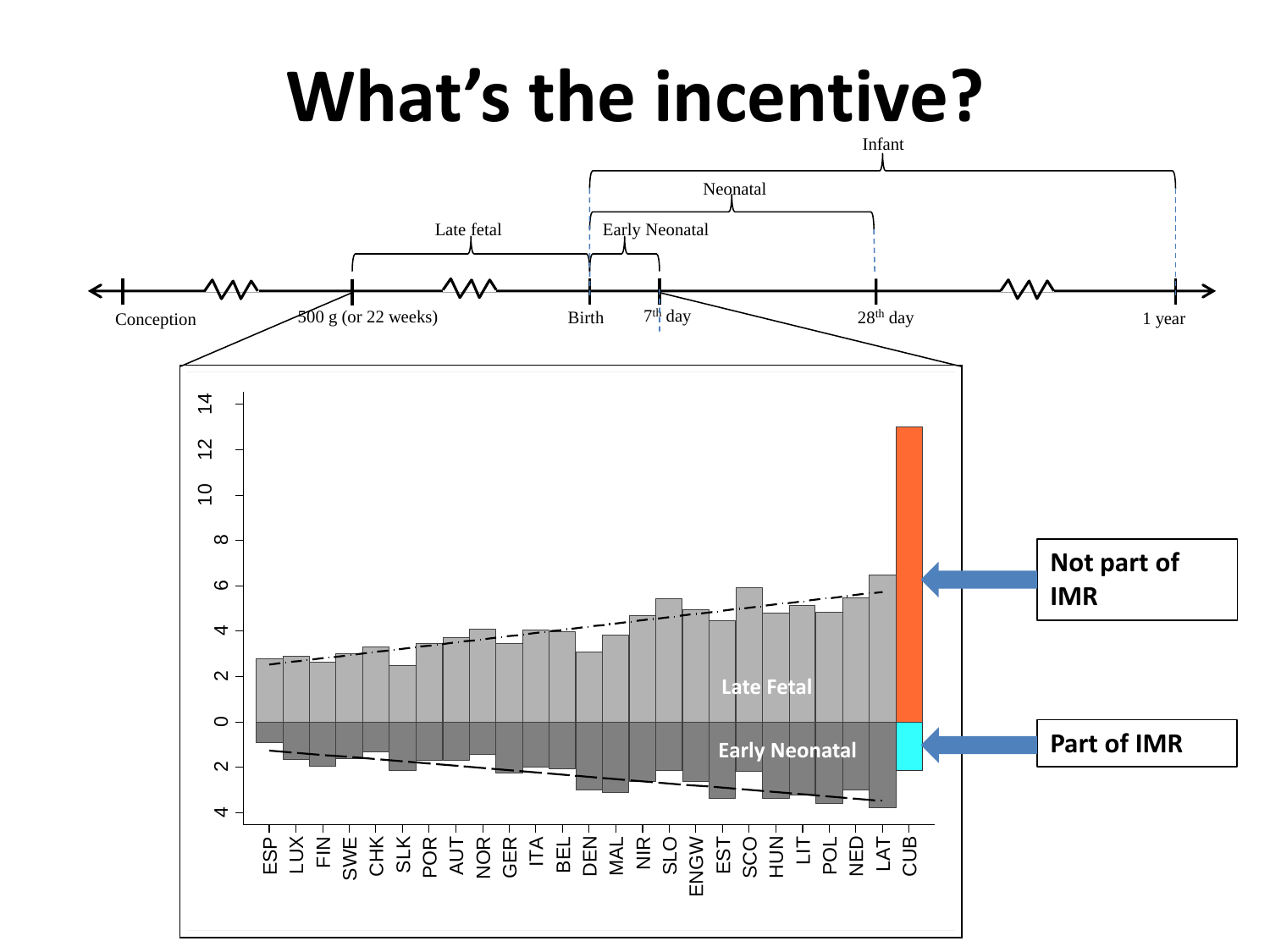## **Corrected LFD and END**

• I estimate lower and upper bounds for the LFMR and ENMR by estimating the following sets of equations.

$$
1 - \left[ \frac{LFD_{min}^{*}}{END_{min}^{*}} = r_{min} \right]
$$
\n
$$
1 - \left[ \frac{LFD_{max}^{*}}{END_{min}^{*}} + END_{min}^{*} \right]
$$
\n
$$
PD = LFD_{min}^{*} + END_{min}^{*}
$$
\n
$$
END_{min}^{*} = \frac{1}{1 + r_{min}} PD
$$
\n
$$
LFD_{min}^{*} = \frac{r_{min}}{1 + r_{min}} PD
$$
\n
$$
LFD_{max}^{*} = \frac{r_{max}}{1 + r_{max}} PD
$$
\n
$$
LFD_{max}^{*} = \frac{r_{max}}{1 + r_{max}} PD
$$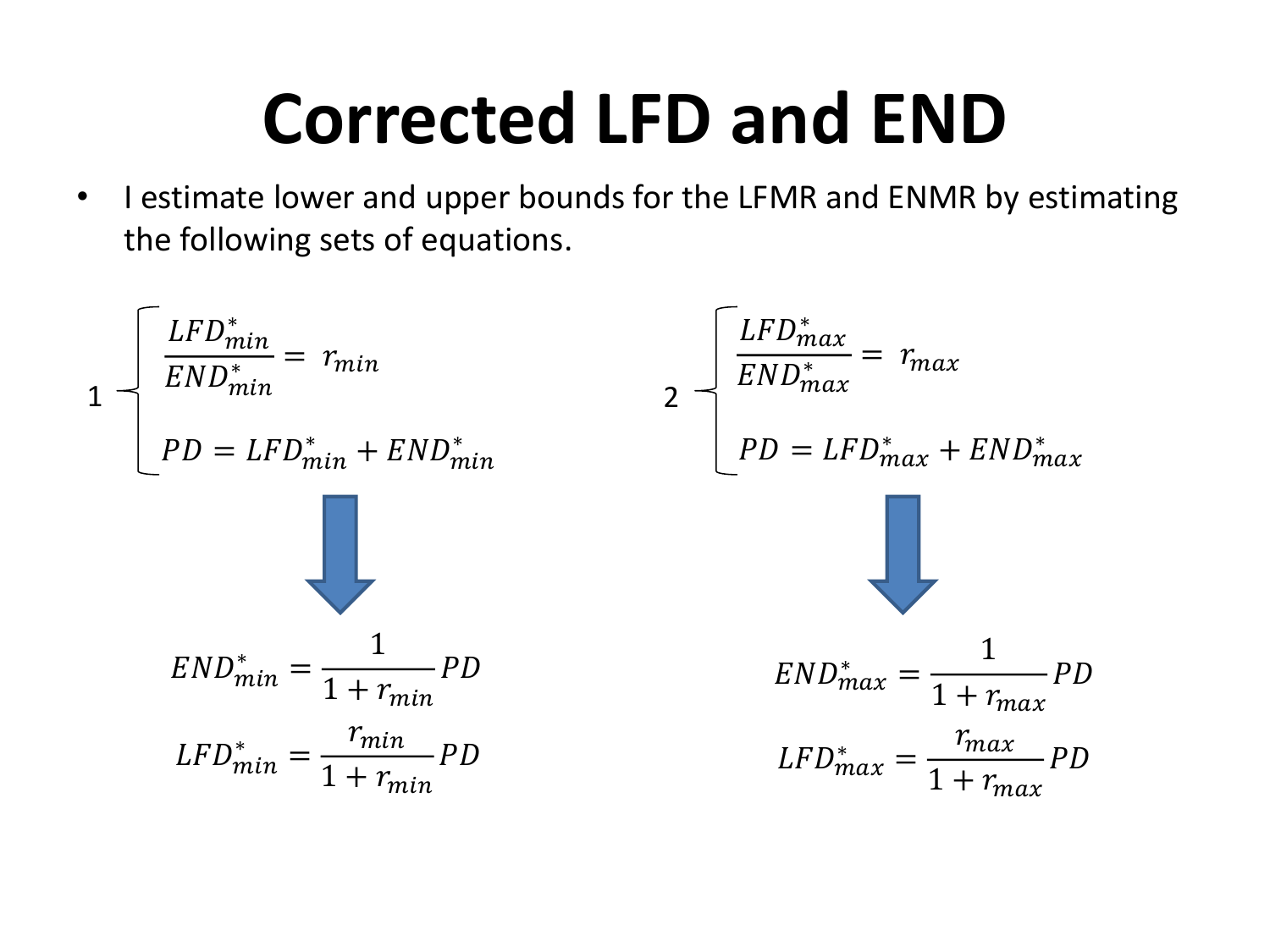#### **Corrected IMR**

• Using the expressions for END and LFD one can obtain an expression for the number of infant deaths as a function of observable parameters:

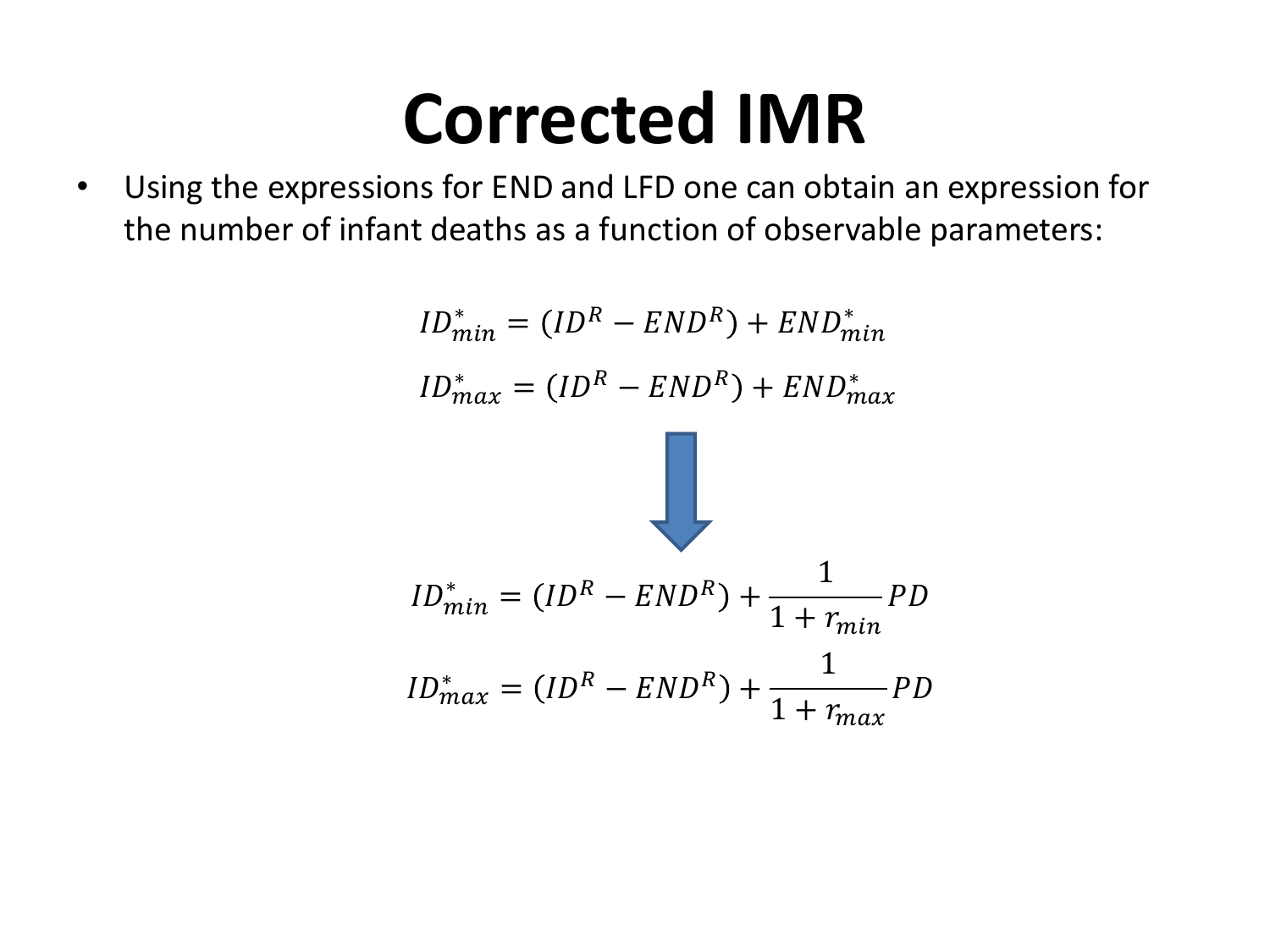#### **Results**

| Table 1. Reported and Estimated Late Fetal, Early Neonatal, and Infant Deaths and Mortality Rates for Cuba, 2004<br><b>Panel A.</b> Total Deaths |          |                                 |                  |           |
|--------------------------------------------------------------------------------------------------------------------------------------------------|----------|---------------------------------|------------------|-----------|
|                                                                                                                                                  |          |                                 |                  |           |
|                                                                                                                                                  |          | $r_{min}$                       | $r_{median}$     | $r_{max}$ |
| <b>Late Fetal Deaths</b>                                                                                                                         | 1,675    | 990                             | 1,261            | 1,463     |
| <b>Early Neonatal Deaths</b>                                                                                                                     | 271      | 955                             | 685              | 483       |
| <b>Infant Deaths</b>                                                                                                                             | 736      | 1,420                           | 1,150            | 948       |
|                                                                                                                                                  |          |                                 |                  |           |
|                                                                                                                                                  |          | <b>Panel B. Mortality Rates</b> |                  |           |
|                                                                                                                                                  | Reported |                                 | Estimated        |           |
|                                                                                                                                                  |          | $r_{min}$                       | $r_{\rm median}$ | $r_{max}$ |
| Late Fetal Mortality Rate                                                                                                                        | 13.00    | 7.68                            | 9.79             | 11.35     |
| <b>Early Neonatal Mortality</b>                                                                                                                  | 2.13     | 7.51                            | 5.39             | 3.80      |
| Rate                                                                                                                                             |          |                                 |                  |           |
| <b>Infant Mortality Rate</b>                                                                                                                     | 5.79     | 11.16                           | 9.04             | 7.45      |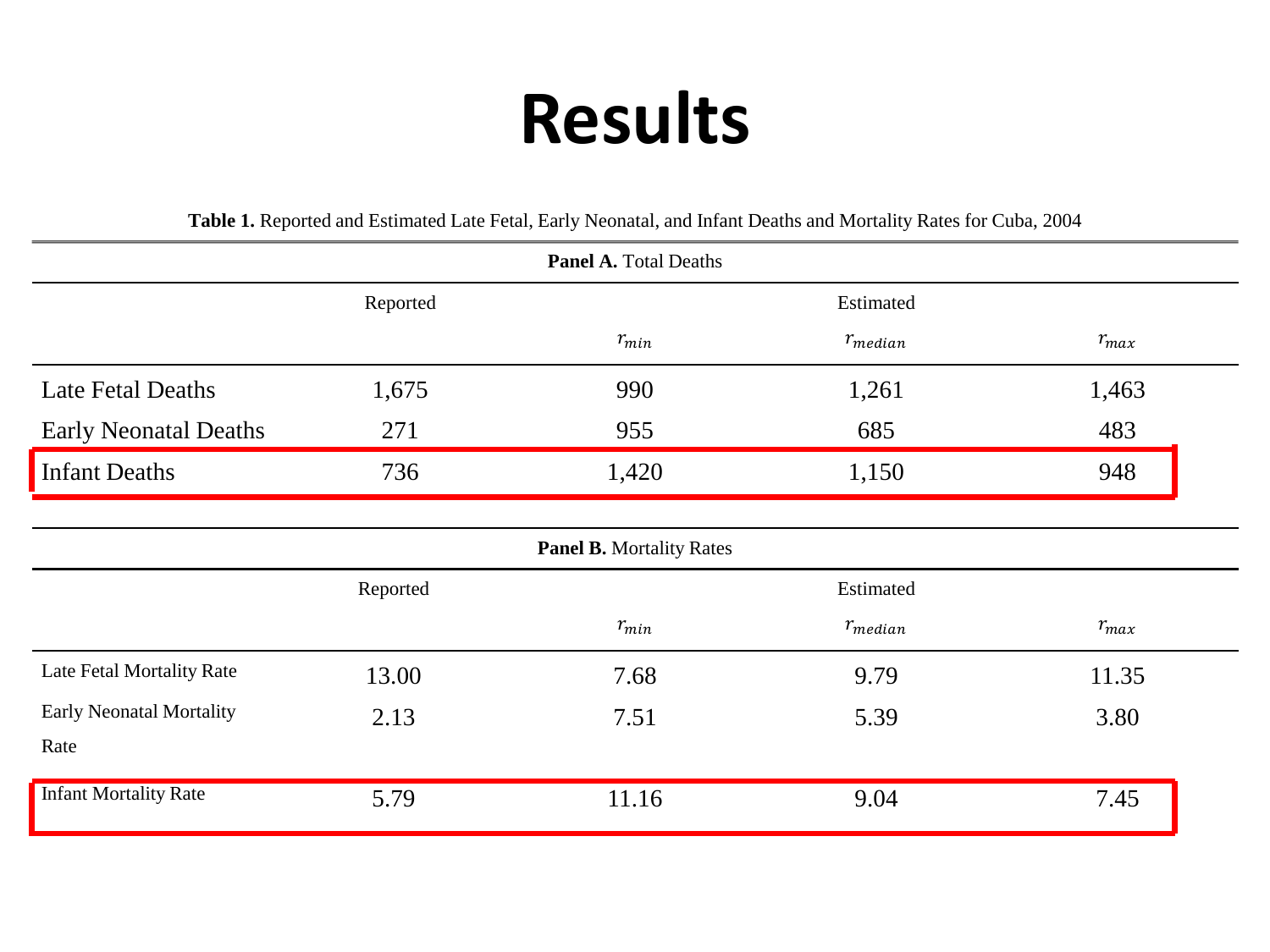# **Results (Cont'd)**

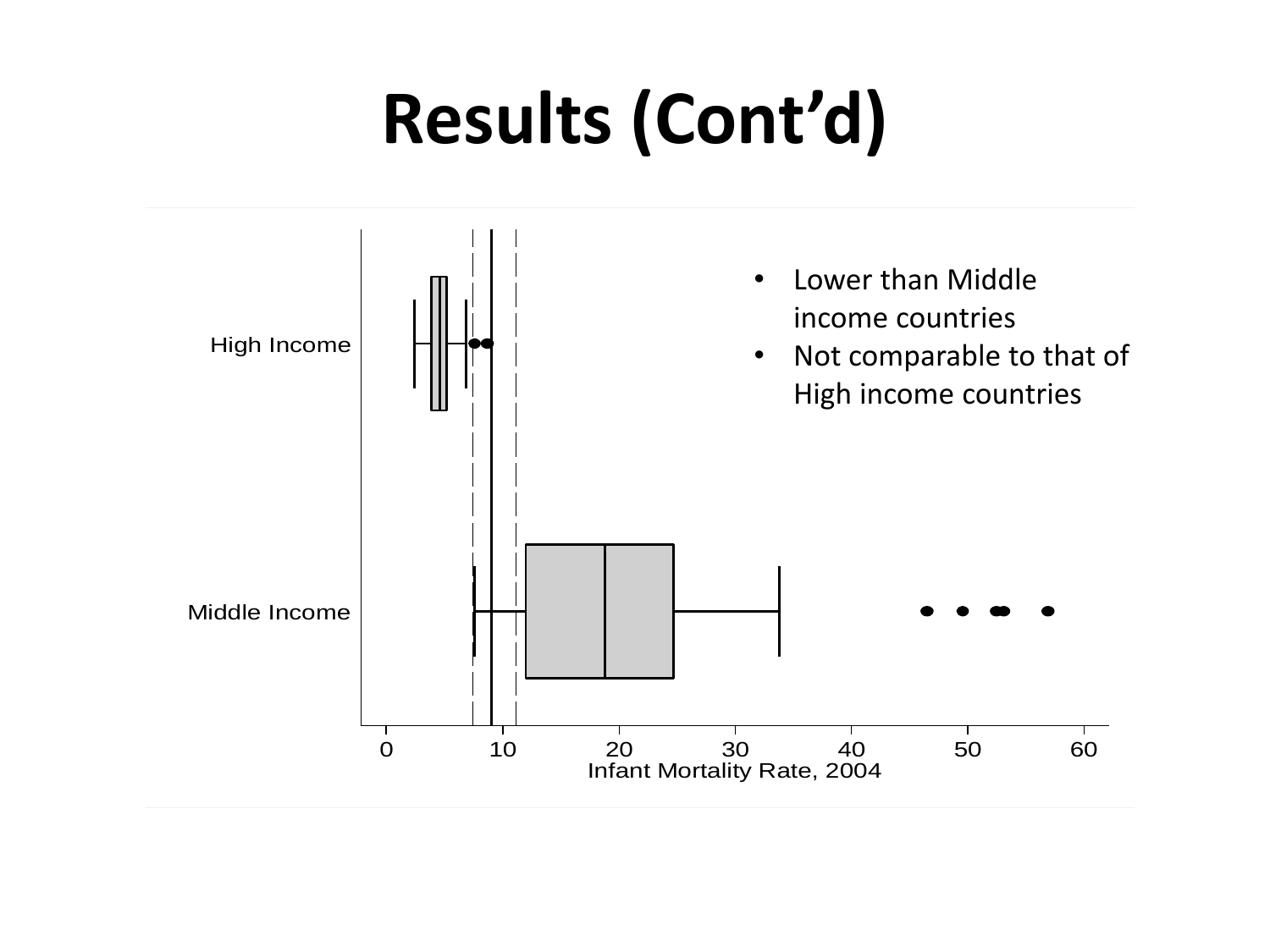# **Results (Cont'd)**